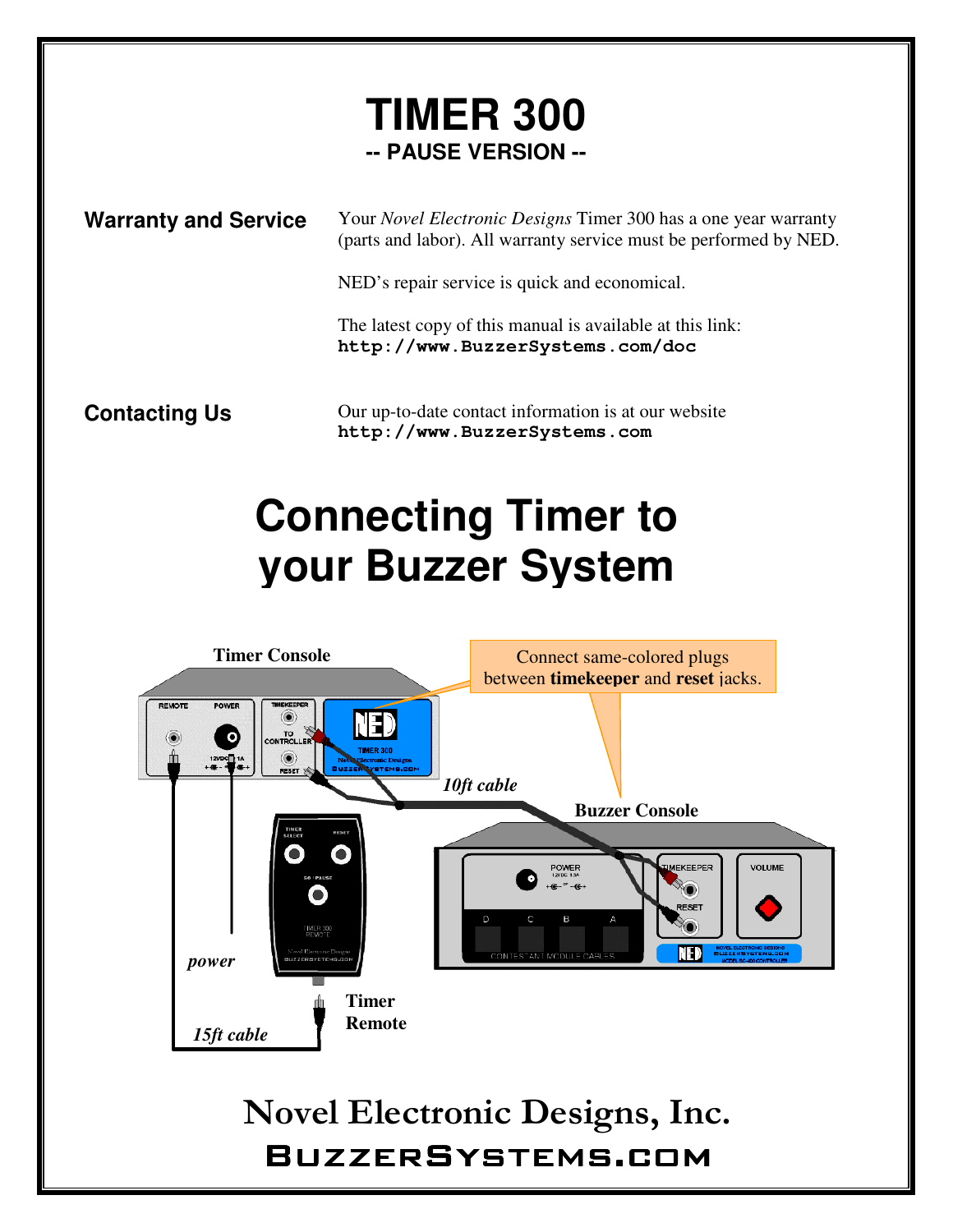

You have three convenient timer presets. Program each pre-set time with the **set time** buttons on the control panel.

Pre-set times can range from 3 seconds to 9 minutes 59 seconds.

Novel Electronic Designs, Inc. BuzzerSystems.com BuzzerSystems.com

*Traditional Stopwatch*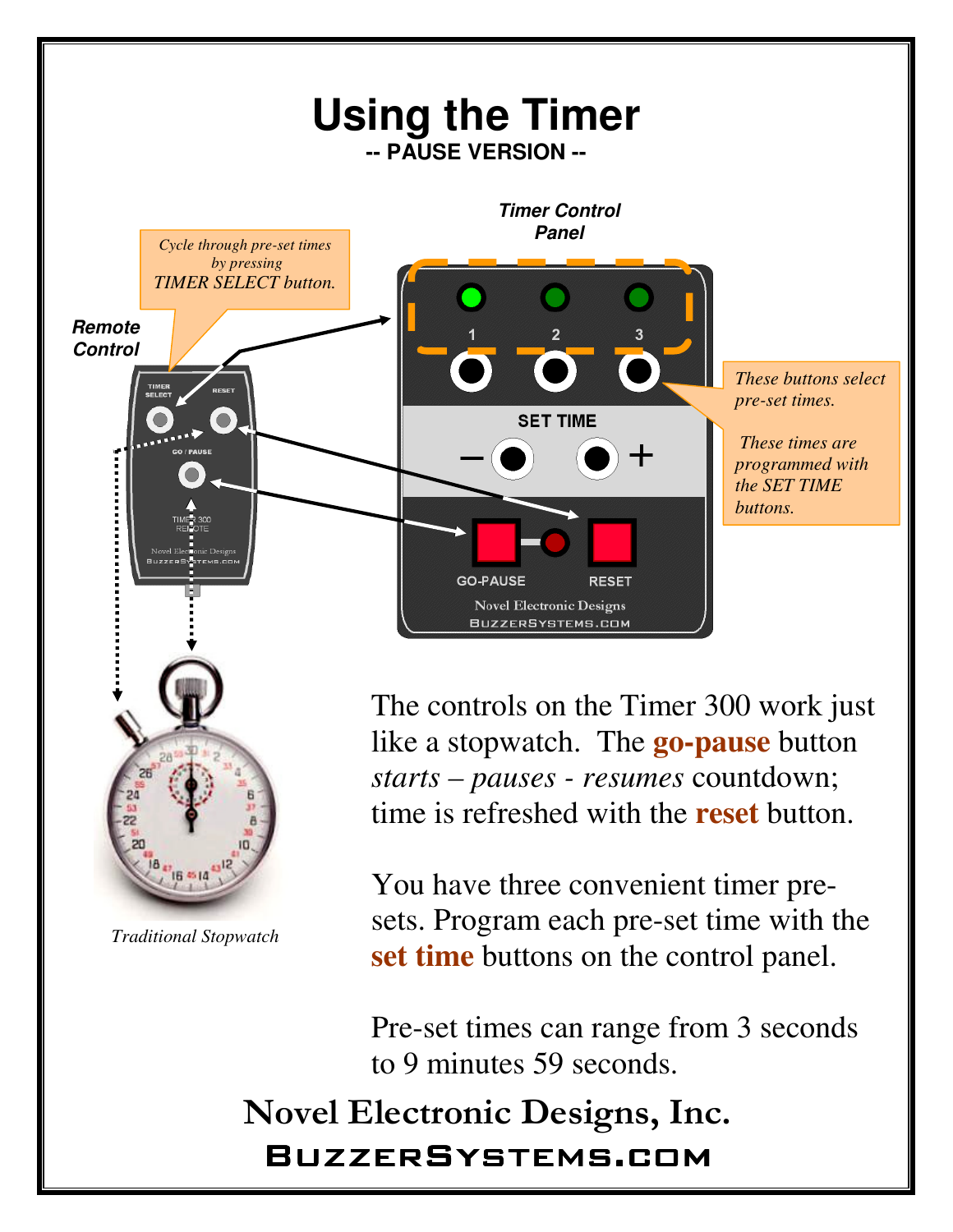